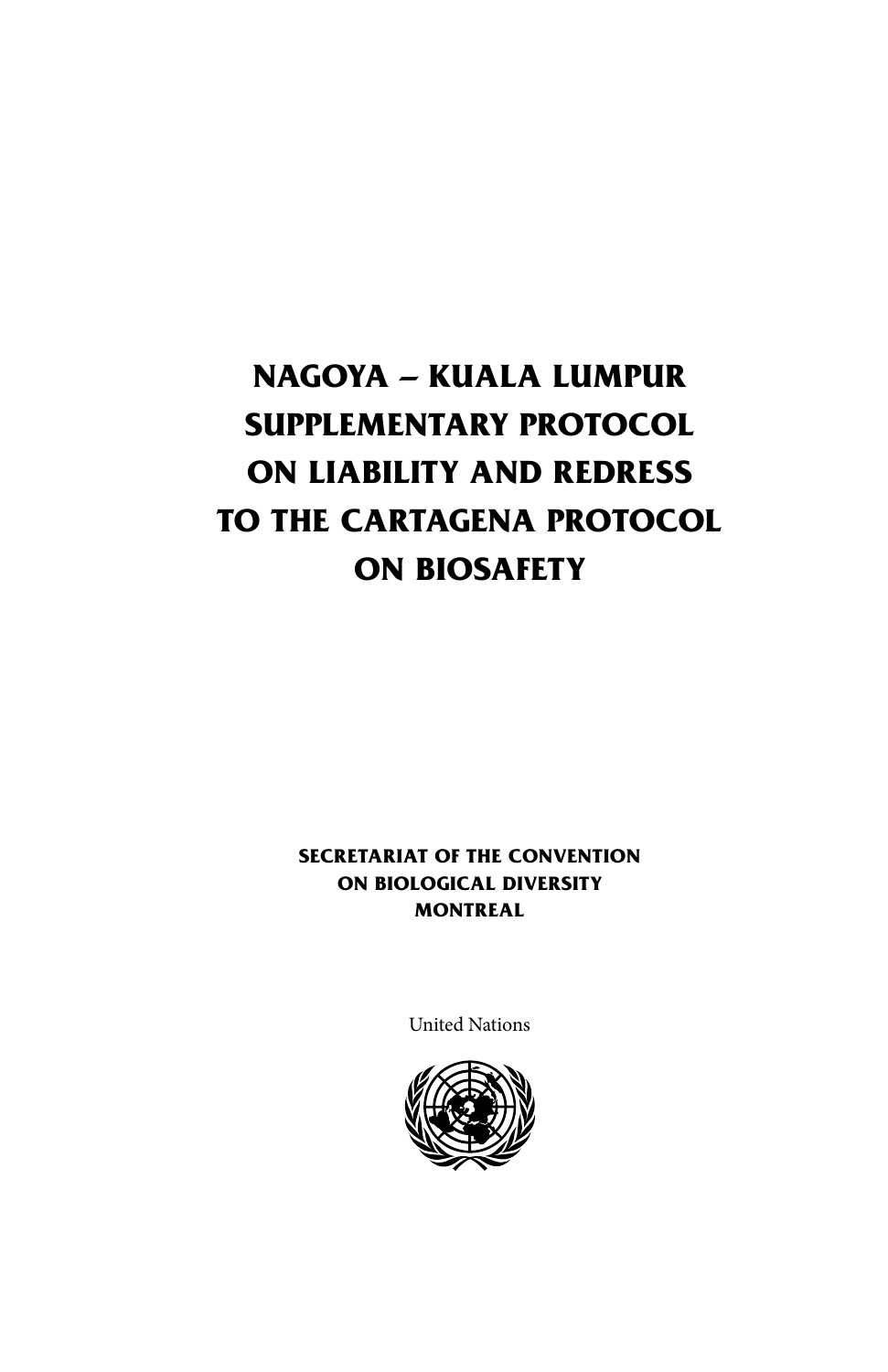Secretariat of the Convention on Biological Diversity United Nations Environment Programme 413 St. Jacques Street West, Suite 800 Montreal, Quebec, Canada H2Y 1N9 Phone: +1 (514) 288 2220 Fax: +1 (514) 288 6588 E-mail: secretariat@cbd.int Website: www.cbd.int and bch.cbd.int/protocol

© 2011 by the Secretariat of the Convention on Biological Diversity All rights reserved. Published 2011 Printed in Canada ISBN: 92-9225-324-7

This publication may be reproduced for educational or non-profit purposes without special permission from the copyright holders, provided acknowledgement of the source is made. The Secretariat of the Convention would appreciate receiving a copy of the publications that use this document as a source.

Local catalogue record:

Nagoya - Kuala Lumpur Supplementary Protocol on Liability and Redress to the Cartagena Protocol on Biosafety / Secretariat of the Convention on Biological Diversity.

Summary:" This booklet contains the Nagoya - Kuala Lumpur Supplementary Protocol on Liability and Redress to the Cartagena Protocol on Biosafety." — Provided by publisher. ISBN 92-9225-324-7

1. Biodiversity – Law and legislation 2. Environmental law, International 3. Biodiversity— International cooperation 4. Biotechnology

I. Convention on Biological Diversity (1992). Protocols, etc., 2010 Oct 15. II. Conference of the Parties to the Convention on Biological Diversity serving as the meeting of the Parties to the Cartagena Protocol on Biosafety (2010 : Nagoya, Japan). III. United Nations.

For further information please contact the Secretariat of the Convention on Biological Diversity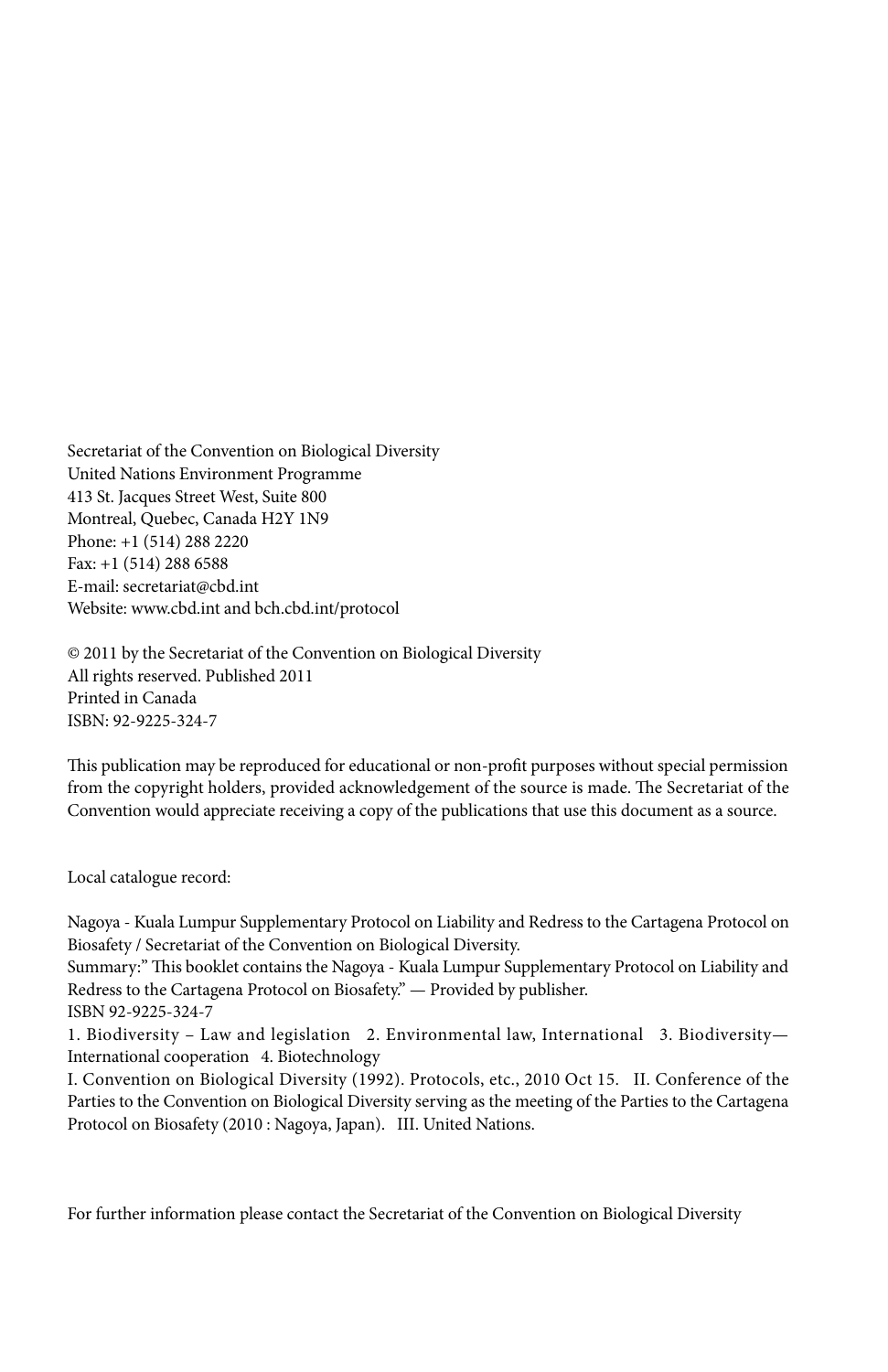#### **Introduction**

The Cartagena Protocol on Biosafety was adopted on 29 January 2000 as a supplementary agreement to the Convention on Biological Diversity. It entered into force on 11 September 2003. The Protocol is a multilateral environmental agreement that is intended to contribute to the safe transfer, handling, and use of living modified organisms that may have adverse effects on biological diversity, taking also into account risks to human health, and with specific focus on transboundary movements.

The issue of elaborating rules on liability and redress for damage resulting from living modified organisms was under consideration internationally both before and after the adoption of the Protocol on Biosafety. Article 27 of the Protocol set the stage for the establishment of a formal process towards completion of the consideration of the issue within a defined timeframe. Article 27 required the Conference of the Parties to the Convention on Biological Diversity serving as the meeting of the Parties to the Biosafety Protocol to adopt, at its first meeting, a process with respect to the appropriate elaboration of international rules and procedures in the field of liability and redress for damage resulting from transboundary movements of living modified organisms.

Accordingly, the first meeting of the Conference of the Parties serving as the meeting of the Parties to the Cartagena Protocol on Biosafety which was held in Kuala Lumpur, from 23 to 27 February 2004 established an Ad Hoc Open-ended Working Group of Legal and Technical Experts on Liability and Redress in the Context of the Cartagena Protocol on Biosafety to analyse issues, elaborate options, and propose international rules and procedures on the subject.

After several years of negotiations, an international agreement, known as the Nagoya – Kuala Lumpur Supplementary Protocol on Liability and Redress to the Cartagena Protocol on Biosafety, was finalized and adopted in Nagoya, Japan, on 15 October 2010 at the fifth meeting of the Conference of the Parties serving as the meeting of the Parties to the Protocol.

The Supplementary Protocol adopts an administrative approach to addressing response measures in the event of damage or sufficient likelihood of damage to the conservation and sustainable use of biological diversity resulting from living modified organisms that find their origin in transboundary movements.

Like its parent treaty, the Cartagena Protocol on Biosafety, the adoption of the Nagoya – Kuala Lumpur Supplementary Protocol is seen as playing a function of preventing damage on the one hand and as a further confidence-building measure on the other, in the development and application of modern biotechnology. It advances the enabling environment for deriving maximum benefit from the potential of living modified organisms by providing rules for redress or response measures in the event something goes wrong and biodiversity suffers or is likely to suffer damage.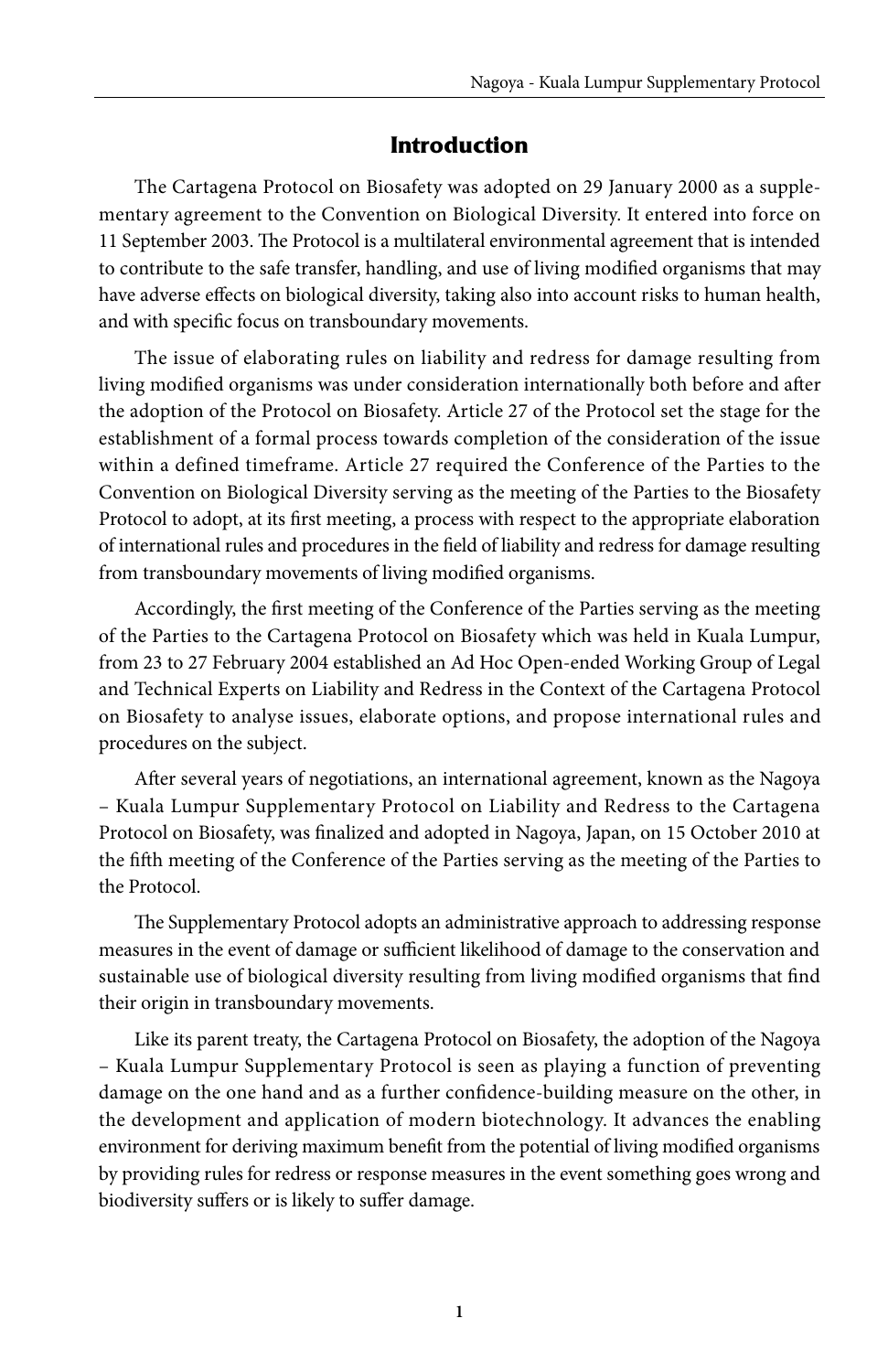#### **Nagoya – Kuala Lumpur SUPPLEMENTARY PROTOCOL ON LIABILITY AND REDRESS TO THE CARTAGENA PROTOCOL ON BIOSAFETY**

*The Parties to this Supplementary Protocol*,

*Being* Parties to the Cartagena Protocol on Biosafety to the Convention on Biological Diversity, hereinafter referred to as "the Protocol",

*Taking into account* Principle 13 of the Rio Declaration on Environment and Development,

*Reaffirming* the precautionary approach contained in Principle 15 of the Rio Declaration on Environment and Development,

*Recognizing* the need to provide for appropriate response measures where there is damage or sufficient likelihood of damage, consistent with the Protocol,

*Recalling* Article 27 of the Protocol,

Have agreed as follows:

Article

# 1 **OBJECTIVE**

The objective of this Supplementary Protocol is to contribute to the conservation and sustainable use of biological diversity, taking also into account risks to human health, by providing international rules and procedures in the field of liability and redress relating to living modified organisms.

> Article 2 **USE OF TERMS**

1. The terms used in Article 2 of the Convention on Biological Diversity, hereinafter referred to as "the Convention", and Article 3 of the Protocol shall apply to this Supplementary Protocol.

2. In addition, for the purposes of this Supplementary Protocol:

(a) "Conference of the Parties serving as the meeting of the Parties to the Protocol" means the Conference of the Parties to the Convention serving as the meeting of the Parties to the Protocol;

(b) "Damage" means an adverse effect on the conservation and sustainable use of biological diversity, taking also into account risks to human health, that: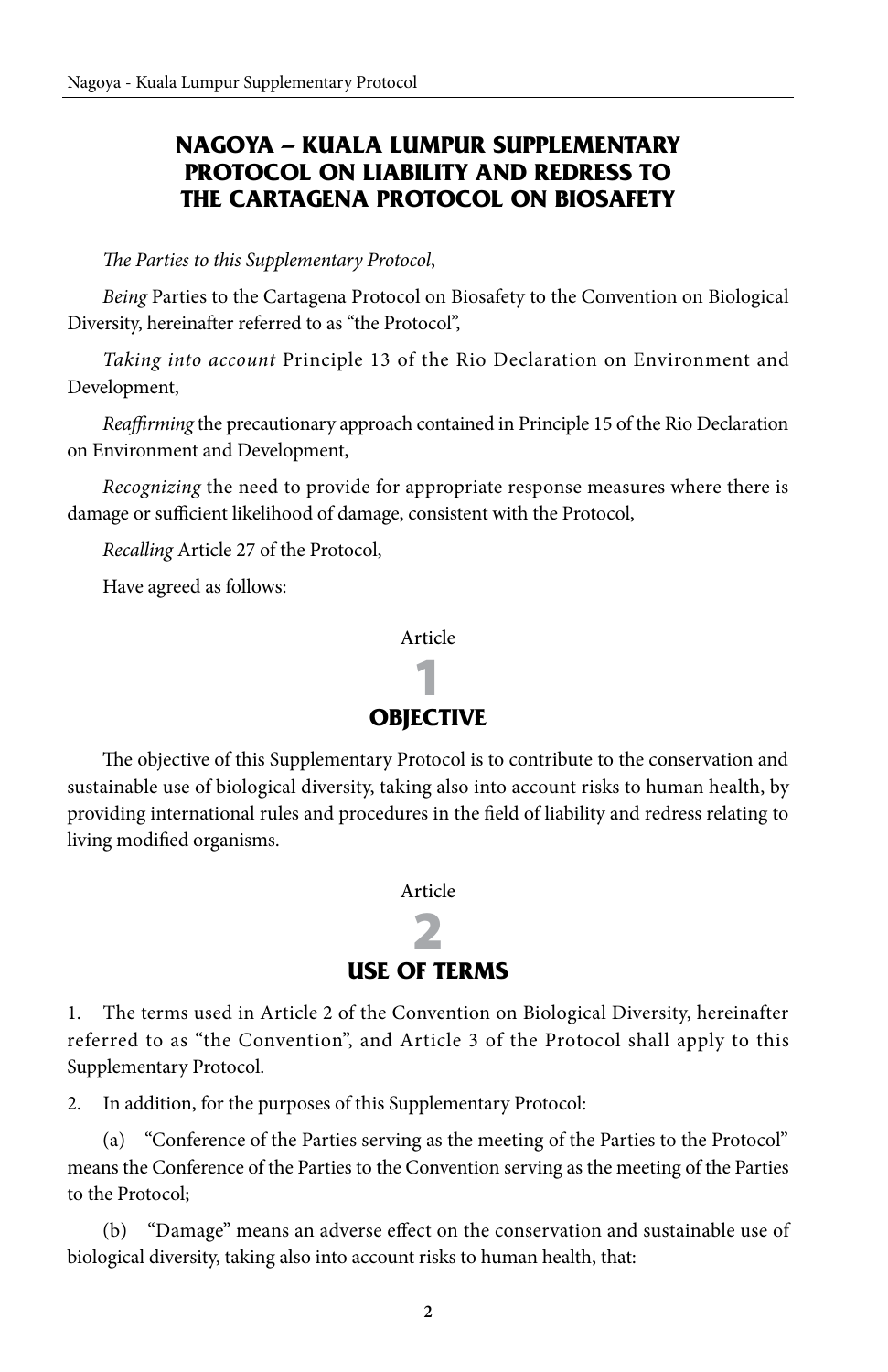- (i) Is measurable or otherwise observable taking into account, wherever available, scientifically-established baselines recognized by a competent authority that takes into account any other human induced variation and natural variation; and
- (ii) Is significant as set out in paragraph 3 below;

(c) "Operator" means any person in direct or indirect control of the living modified organism which could, as appropriate and as determined by domestic law, include, *inter alia*, the permit holder, person who placed the living modified organism on the market, developer, producer, notifier, exporter, importer, carrier or supplier;

- (d) "Response measures" means reasonable actions to:
	- (i) Prevent, minimize, contain, mitigate, or otherwise avoid damage, as appropriate;
	- (ii) Restore biological diversity through actions to be undertaken in the following order of preference:

a. Restoration of biological diversity to the condition that existed before the damage occurred, or its nearest equivalent; and where the competent authority determines this is not possible;

b. Restoration by, *inter alia*, replacing the loss of biological diversity with other components of biological diversity for the same, or for another type of use either at the same or, as appropriate, at an alternative location.

3. A "significant" adverse effect is to be determined on the basis of factors, such as:

(a) The long-term or permanent change, to be understood as change that will not be redressed through natural recovery within a reasonable period of time;

(b) The extent of the qualitative or quantitative changes that adversely affect the components of biological diversity;

(c) The reduction of the ability of components of biological diversity to provide goods and services;

(d) The extent of any adverse effects on human health in the context of the Protocol.



## 3 **SCOPE**

1. This Supplementary Protocol applies to damage resulting from living modified organisms which find their origin in a transboundary movement. The living modified organisms referred to are those:

(a) Intended for direct use as food or feed, or for processing;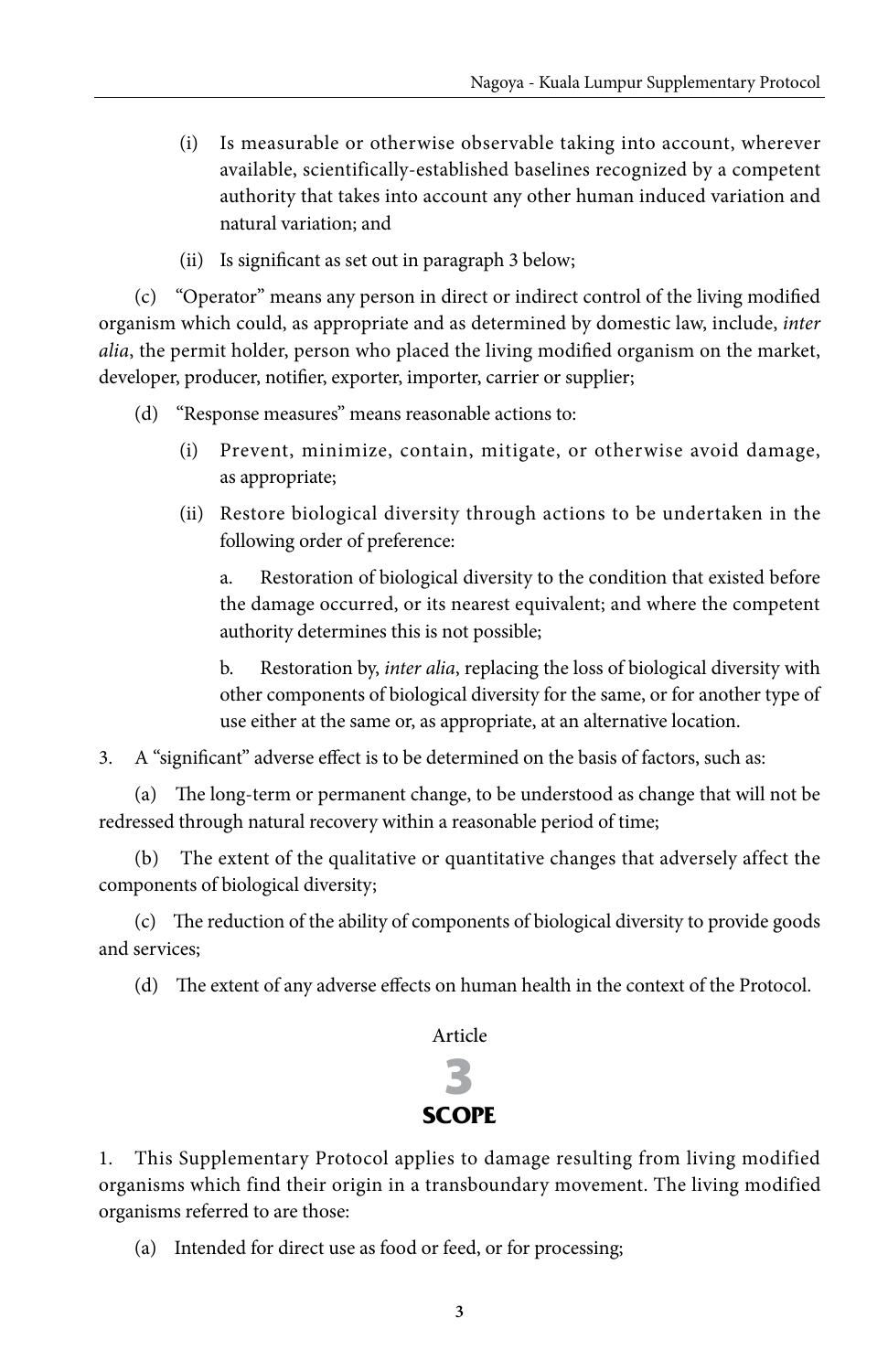(b) Destined for contained use;

(c) Intended for intentional introduction into the environment.

2. With respect to intentional transboundary movements, this Supplementary Protocol applies to damage resulting from any authorized use of the living modified organisms referred to in paragraph 1 above.

3. This Supplementary Protocol also applies to damage resulting from unintentional transboundary movements as referred to in Article 17 of the Protocol as well as damage resulting from illegal transboundary movements as referred to in Article 25 of the Protocol.

4. This Supplementary Protocol applies to damage resulting from a transboundary movement of living modified organisms that started after the entry into force of this Supplementary Protocol for the Party into whose jurisdiction the transboundary movement was made.

5. This Supplementary Protocol applies to damage that occurred in areas within the limits of the national jurisdiction of Parties.

6. Parties may use criteria set out in their domestic law to address damage that occurs within the limits of their national jurisdiction.

7. Domestic law implementing this Supplementary Protocol shall also apply to damage resulting from transboundary movements of living modified organisms from non-Parties.

## Article 4

## **CAUSATION**

A causal link shall be established between the damage and the living modified organism in question in accordance with domestic law.

# 5 **RESPONSE MEASURES**

Article

1. Parties shall require the appropriate operator or operators, in the event of damage, subject to any requirements of the competent authority, to:

- (a) Immediately inform the competent authority;
- (b) Evaluate the damage; and
- (c) Take appropriate response measures.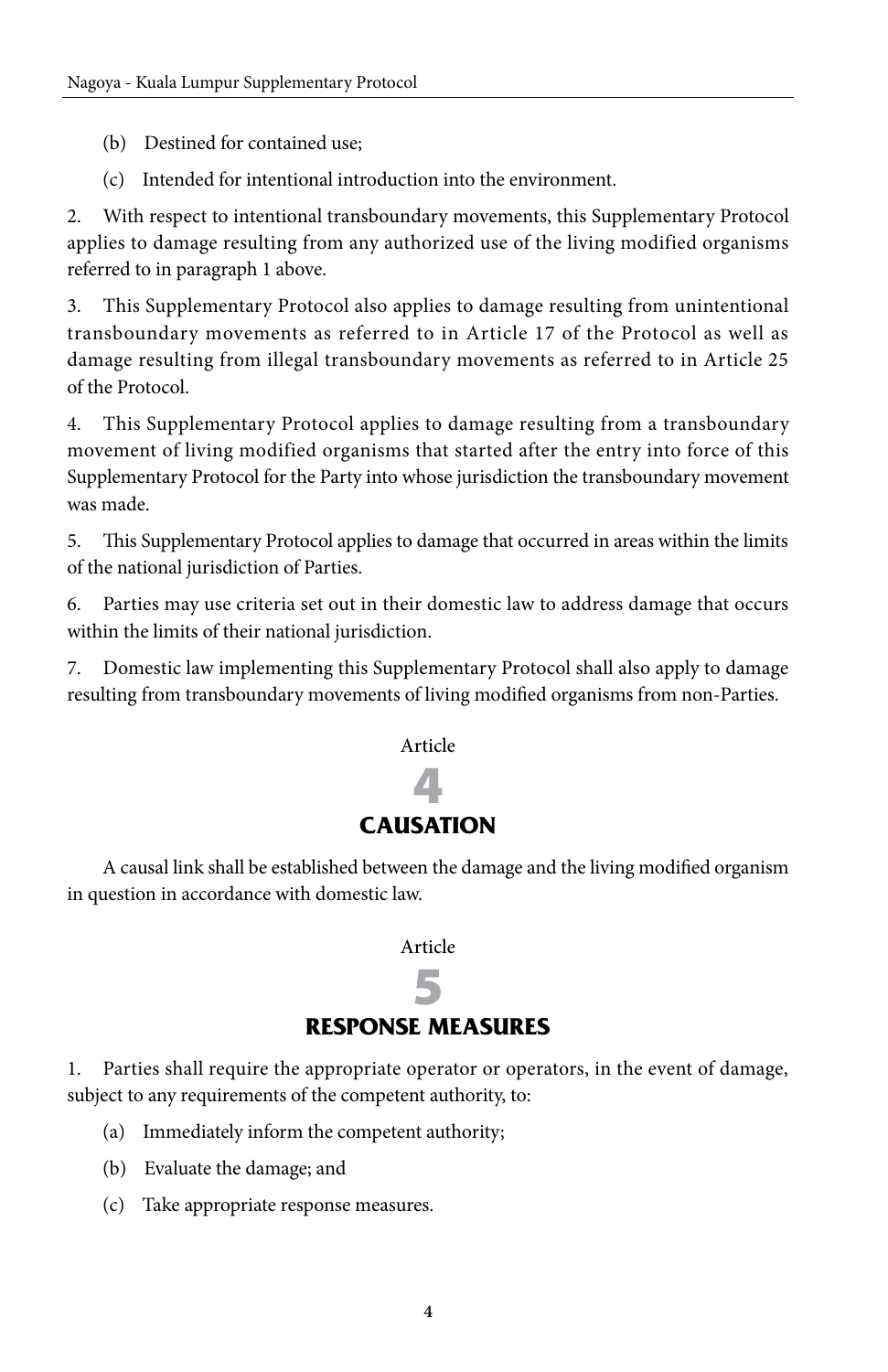2. The competent authority shall:

- (a) Identify the operator which has caused the damage;
- (b) Evaluate the damage; and
- (c) Determine which response measures should be taken by the operator.

3. Where relevant information, including available scientific information or information available in the Biosafety Clearing-House, indicates that there is a sufficient likelihood that damage will result if timely response measures are not taken, the operator shall be required to take appropriate response measures so as to avoid such damage.

4. The competent authority may implement appropriate response measures, including, in particular, when the operator has failed to do so.

5. The competent authority has the right to recover from the operator the costs and expenses of, and incidental to, the evaluation of the damage and the implementation of any such appropriate response measures. Parties may provide, in their domestic law, for other situations in which the operator may not be required to bear the costs and expenses.

6. Decisions of the competent authority requiring the operator to take response measures should be reasoned. Such decisions should be notified to the operator. Domestic law shall provide for remedies, including the opportunity for administrative or judicial review of such decisions. The competent authority shall, in accordance with domestic law, also inform the operator of the available remedies. Recourse to such remedies shall not impede the competent authority from taking response measures in appropriate circumstances, unless otherwise provided by domestic law.

7. In implementing this Article and with a view to defining the specific response measures to be required or taken by the competent authority, Parties may, as appropriate, assess whether response measures are already addressed by their domestic law on civil liability.

8. Response measures shall be implemented in accordance with domestic law.

## Article 6 **EXEMPTIONS**

- 1. Parties may provide, in their domestic law, for the following exemptions:
	- (a) Act of God or *force majeure*; and
	- (b) Act of war or civil unrest.

2. Parties may provide, in their domestic law, for any other exemptions or mitigations as they may deem fit.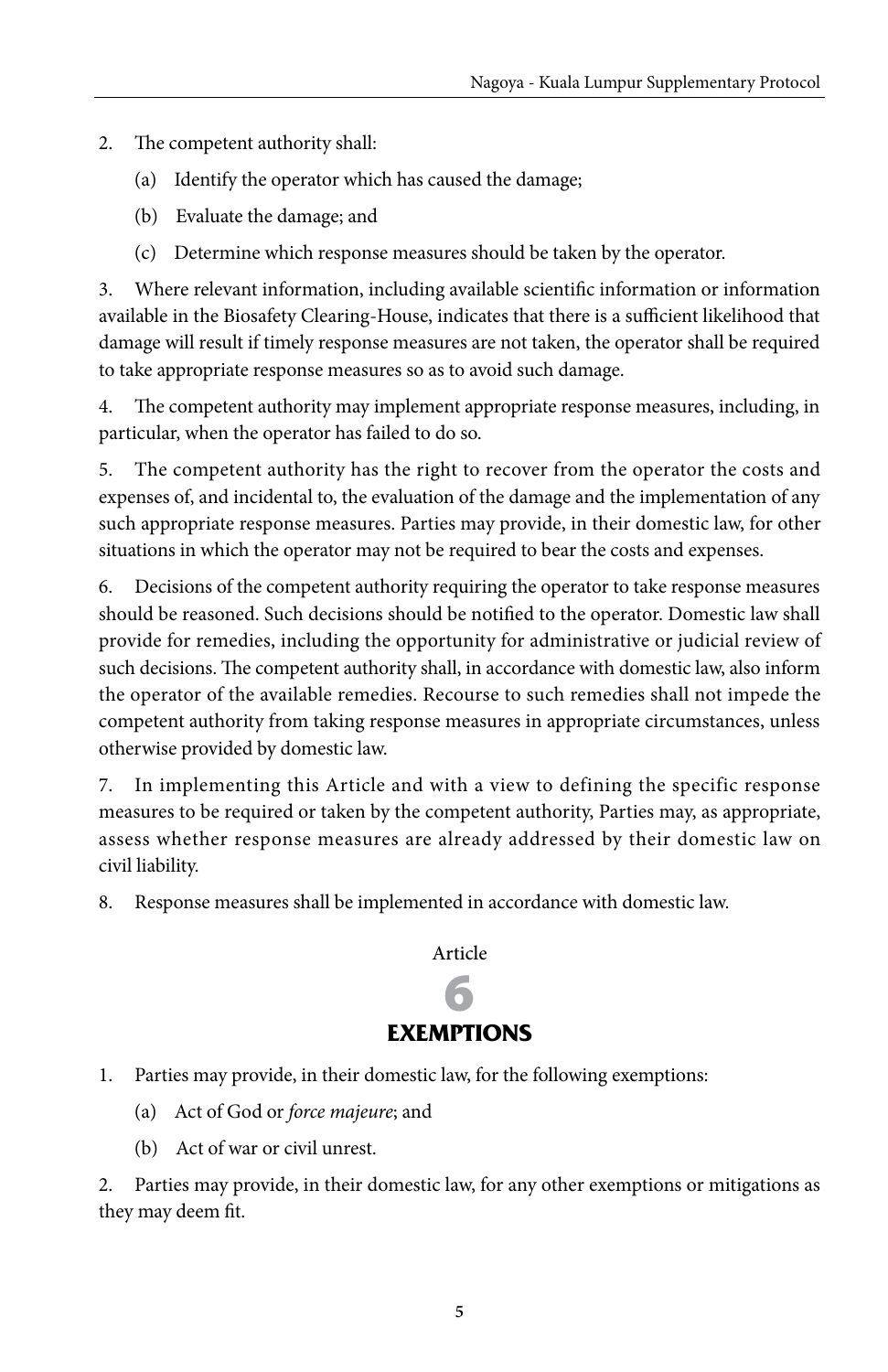# 7 **TIME LIMITS**

Parties may provide, in their domestic law, for:

(a) Relative and/or absolute time limits including for actions related to response measures; and

(b) The commencement of the period to which a time limit applies.

Article



#### **FINANCIAL LIMITS**

Parties may provide, in their domestic law, for financial limits for the recovery of costs and expenses related to response measures.

Article

# 9 **RIGHT OF RECOURSE**

This Supplementary Protocol shall not limit or restrict any right of recourse or indemnity that an operator may have against any other person.

Article

# 10 **FINANCIAL SECURITY**

1. Parties retain the right to provide, in their domestic law, for financial security.

2. Parties shall exercise the right referred to in paragraph 1 above in a manner consistent with their rights and obligations under international law, taking into account the final three preambular paragraphs of the Protocol.

3. The first meeting of the Conference of the Parties serving as the meeting of the Parties to the Protocol after the entry into force of the Supplementary Protocol shall request the Secretariat to undertake a comprehensive study which shall address, *inter alia*:

(a) The modalities of financial security mechanisms;

(b) An assessment of the environmental, economic and social impacts of such mechanisms, in particular on developing countries; and

(c) An identification of the appropriate entities to provide financial security.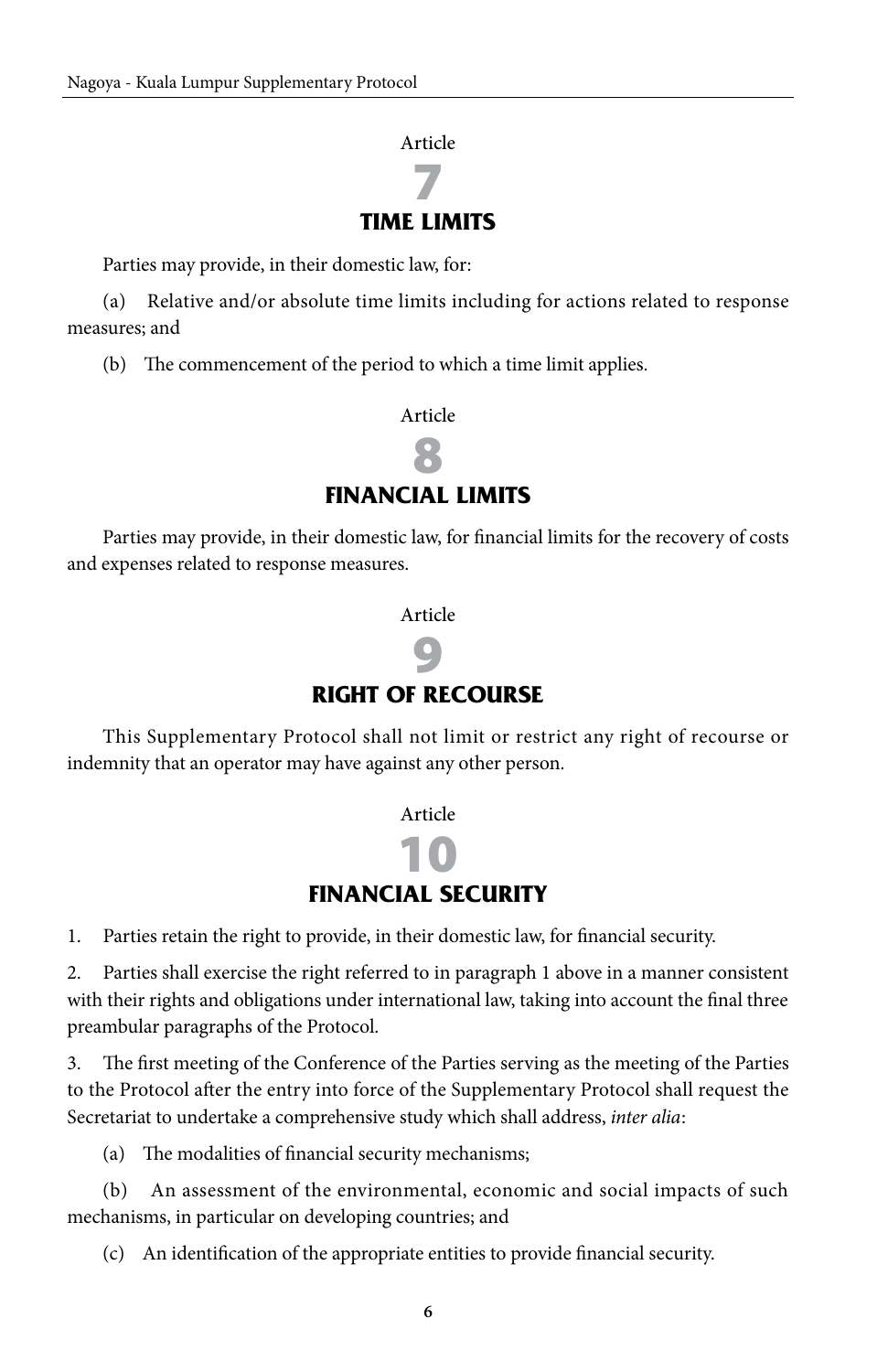# 11

### **RESPONSIBILITY OF STATES FOR INTERNATIONALLY WRONGFUL ACTS**

This Supplementary Protocol shall not affect the rights and obligations of States under the rules of general international law with respect to the responsibility of States for internationally wrongful acts.

> Article 12

## **IMPLEMENTATION AND RELATION TO CIVIL LIABILITY**

1. Parties shall provide, in their domestic law, for rules and procedures that address damage. To implement this obligation, Parties shall provide for response measures in accordance with this Supplementary Protocol and may, as appropriate:

(a) Apply their existing domestic law, including, where applicable, general rules and procedures on civil liability;

(b) Apply or develop civil liability rules and procedures specifically for this purpose; or

(c) Apply or develop a combination of both.

2. Parties shall, with the aim of providing adequate rules and procedures in their domestic law on civil liability for material or personal damage associated with the damage as defined in Article 2, paragraph 2 (b):

(a) Continue to apply their existing general law on civil liability;

(b) Develop and apply or continue to apply civil liability law specifically for that purpose; or

(c) Develop and apply or continue to apply a combination of both.

3. When developing civil liability law as referred to in subparagraphs  $(b)$  or  $(c)$ of paragraphs 1 or 2 above, Parties shall, as appropriate, address, *inter alia*, the following elements:

- (a) Damage;
- (b) Standard of liability, including strict or fault-based liability;
- (c) Channelling of liability, where appropriate;
- (d) Right to bring claims.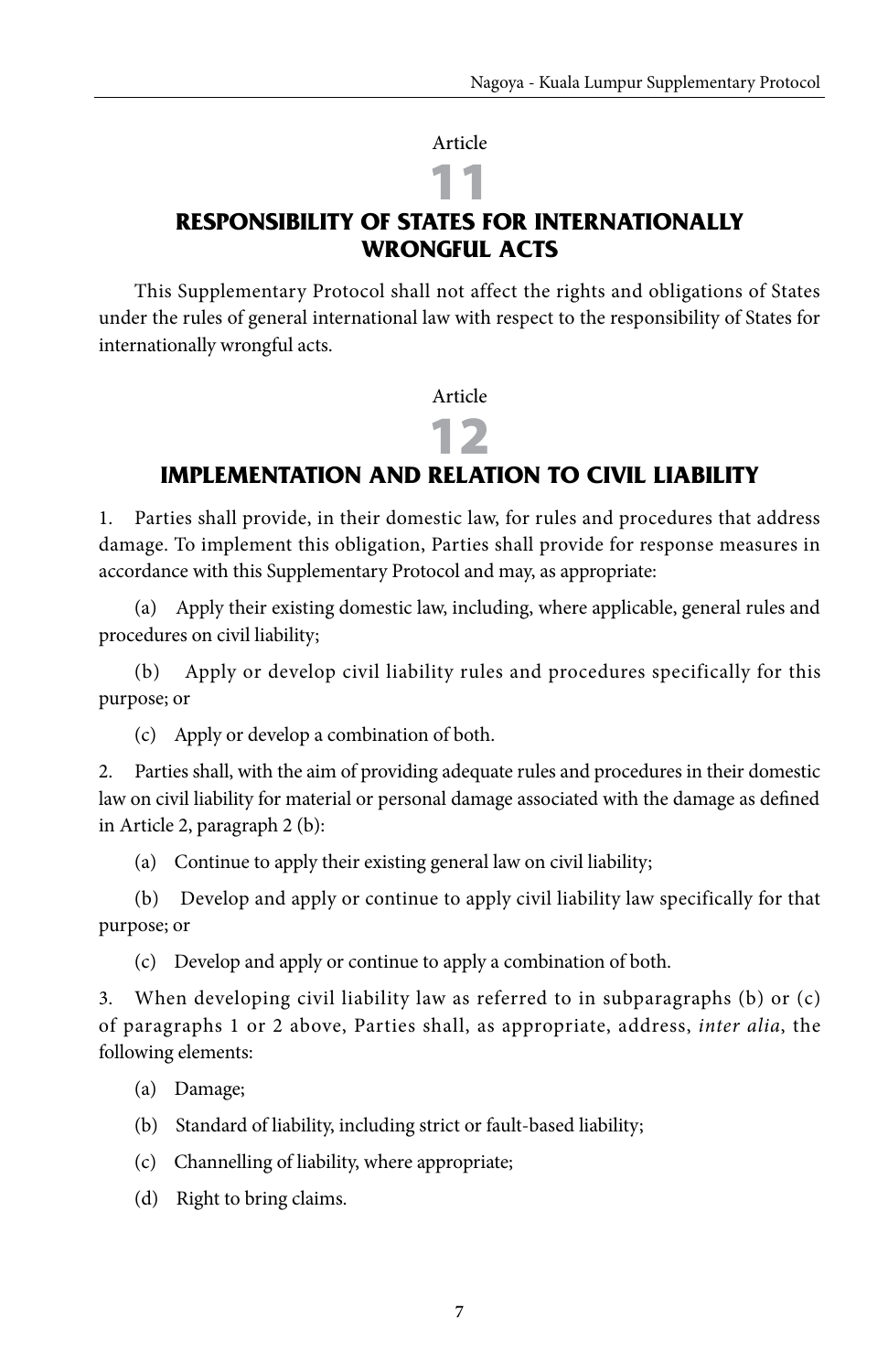13

#### **ASSESSMENT AND REVIEW**

The Conference of the Parties serving as the meeting of the Parties to the Protocol shall undertake a review of the effectiveness of this Supplementary Protocol five years after its entry into force and every five years thereafter, provided information requiring such a review has been made available by Parties. The review shall be undertaken in the context of the assessment and review of the Protocol as specified in Article 35 of the Protocol, unless otherwise decided by the Parties to this Supplementary Protocol. The first review shall include a review of the effectiveness of Articles 10 and 12.

Article

# 14

#### **CONFERENCE OF THE PARTIES SERVING AS THE MEETING OF THE PARTIES TO THE PROTOCOL**

1. Subject to paragraph 2 of Article 32 of the Convention, the Conference of the Parties serving as the meeting of the Parties to the Protocol shall serve as the meeting of the Parties to this Supplementary Protocol.

2. The Conference of the Parties serving as the meeting of the Parties to the Protocol shall keep under regular review the implementation of this Supplementary Protocol and shall make, within its mandate, the decisions necessary to promote its effective implementation. It shall perform the functions assigned to it by this Supplementary Protocol and, *mutatis mutandis*, the functions assigned to it by paragraphs 4 (a) and (f) of Article 29 of the Protocol.



The Secretariat established by Article 24 of the Convention shall serve as the secretariat to this Supplementary Protocol.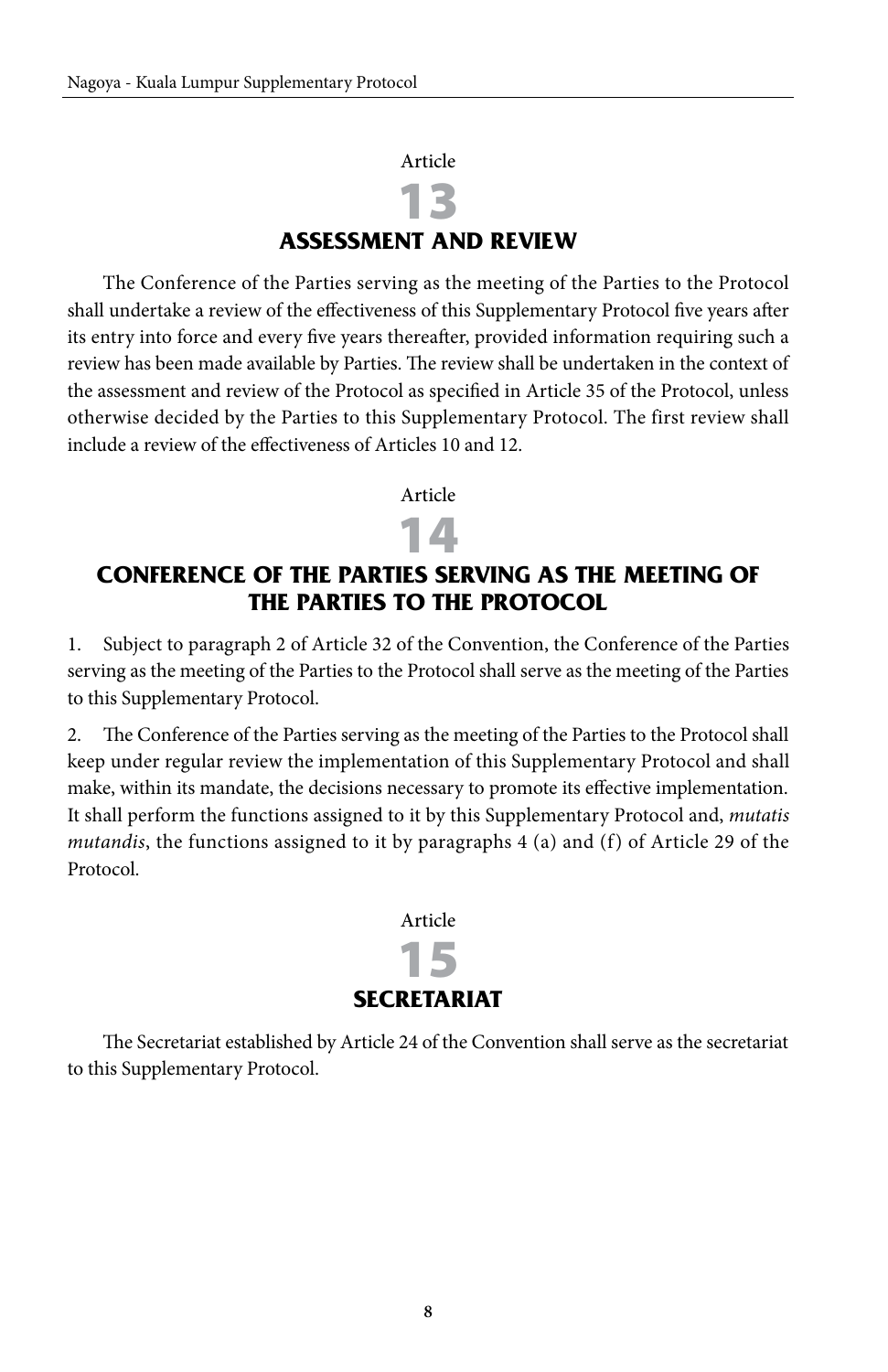# 16

## **RELATIONSHIP WITH THE CONVENTION AND THE PROTOCOL**

1. This Supplementary Protocol shall supplement the Protocol and shall neither modify nor amend the Protocol.

2. This Supplementary Protocol shall not affect the rights and obligations of the Parties to this Supplementary Protocol under the Convention and the Protocol.

Except as otherwise provided in this Supplementary Protocol, the provisions of the Convention and the Protocol shall apply, *mutatis mutandis*, to this Supplementary Protocol.

4. Without prejudice to paragraph 3 above, this Supplementary Protocol shall not affect the rights and obligations of a Party under international law.

# Article 17 **SIGNATURE**

This Supplementary Protocol shall be open for signature by Parties to the Protocol at the United Nations Headquarters in New York from 7 March 2011 to 6 March 2012.

> Article 18

## **ENTRY INTO FORCE**

This Supplementary Protocol shall enter into force on the ninetieth day after the date of deposit of the fortieth instrument of ratification, acceptance, approval or accession by States or regional economic integration organizations that are Parties to the Protocol.

2. This Supplementary Protocol shall enter into force for a State or regional economic integration organization that ratifies, accepts or approves it or accedes thereto after the deposit of the fortieth instrument as referred to in paragraph 1 above, on the ninetieth day after the date on which that State or regional economic integration organization deposits its instrument of ratification, acceptance, approval, or accession, or on the date on which the Protocol enters into force for that State or regional economic integration organization, whichever shall be the later.

3. For the purposes of paragraphs 1 and 2 above, any instrument deposited by a regional economic integration organization shall not be counted as additional to those deposited by member States of such organization.